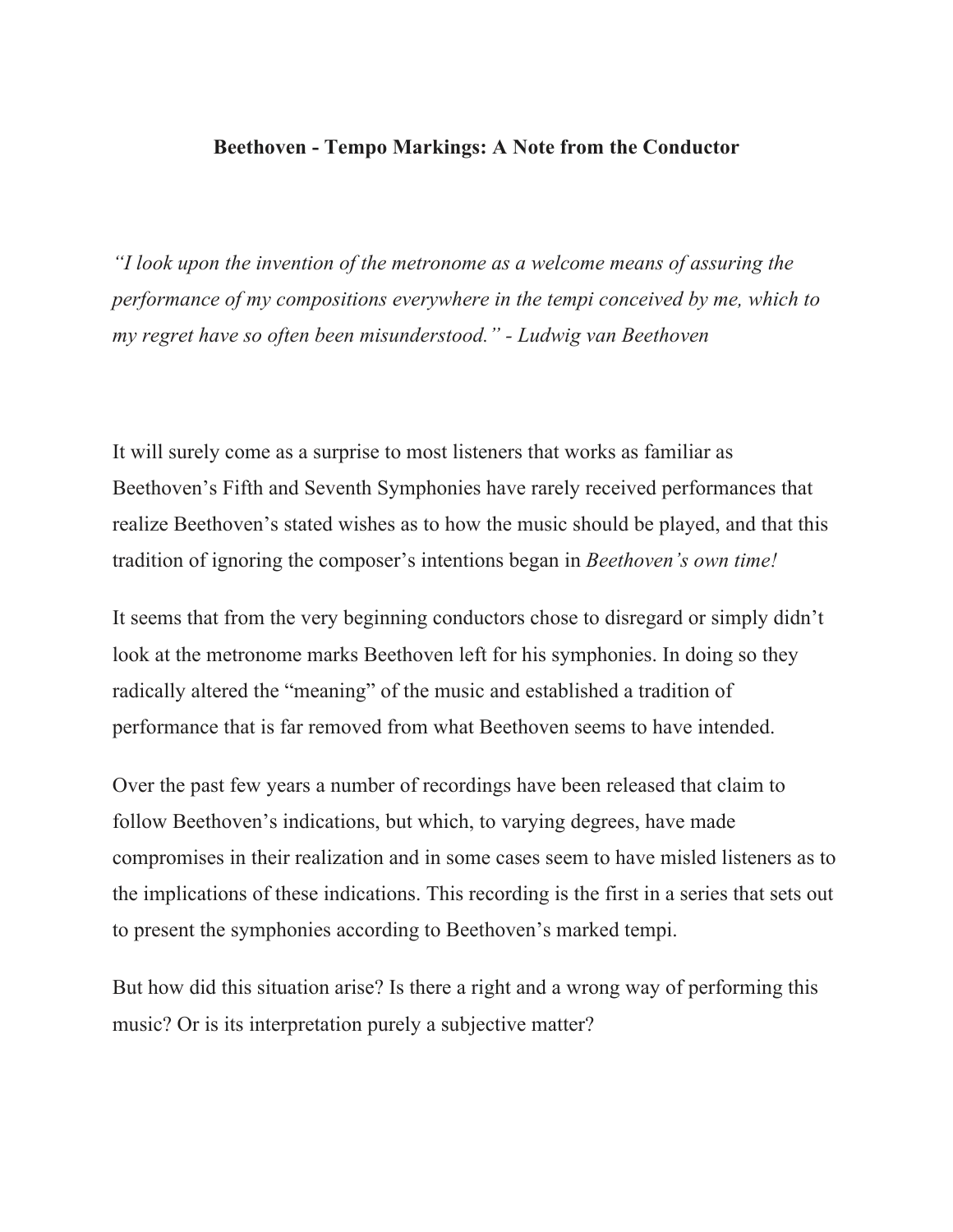Let's take the opening of the Fifth Symphony – certainly the most famous four notes of music ever penned. If we hear it performed as slowly as it was by such great conductors as Furtwängler, Stokowski, and Klemperer, the music speaks with majesty, force, power, "Fate knocking on the door." If, on the other hand we hear it at the tempo indicated both by Beethoven's Italian direction *Allegro con brio* and by his metronome marking MINIM = 108, it seems driving, violent, impetuous, headlong, as though a gauntlet were being thrown down in defiance. But which is the "true" version?

Clearly, when Beethoven was composing that opening he must have had some particular "meaning" or sound in mind. He cannot possibly have heard it both at the slower tempo and at the faster one, and it is unlikely that he was indifferent about the matter - just as unlikely as that he would have been indifferent as to which notes were played. For Beethoven cared so deeply about the tempi at which his works were performed that, according to his friend Anton Schindler whenever he heard about a performance of one of them, "his first question invariably was: 'How were the tempi?'" Every other consideration seemed to be of secondary importance to him.

In fact, Beethoven cared so much about such issues of tempo that he left more detailed instructions on the subject than did virtually any other composer. He headed each movement of his symphonies, and each section of each movement, with both an Italian descriptive phrase (such as *Allegro molto vivace* or *Adagio*) and a metronome marking. In taking such care in this matter (which was unprecedented) he assumed that he was leaving for future performers not only precise indications of the speeds (and hence the characters) of the various and sections, but also the key to the successful realization of the works' wholes. In a letter to his publishers, Schott and Sons, Beethoven wrote: "I have received letters from Berlin informing me that the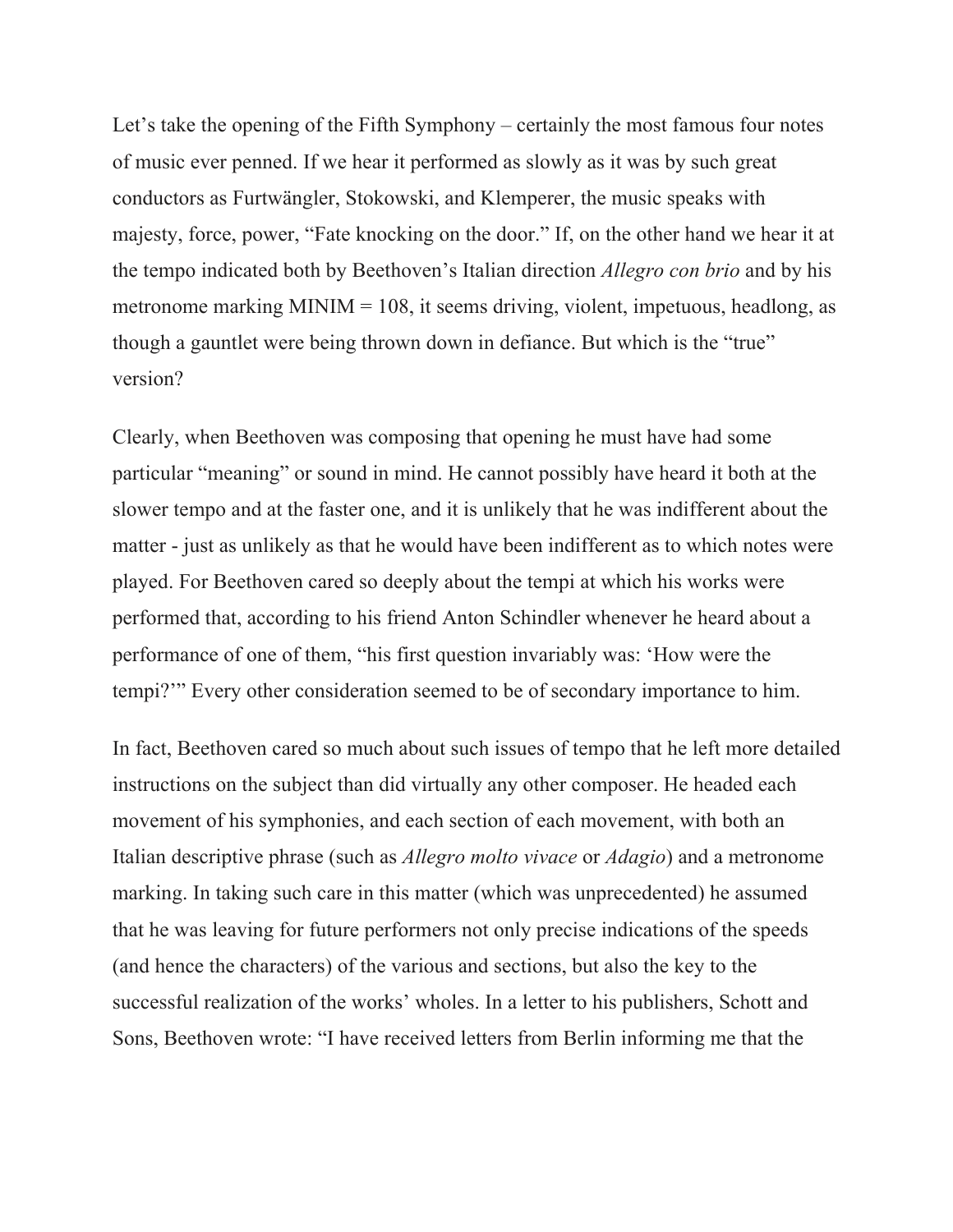first performance of the Ninth Symphony was received with enthusiastic applause, *which I attribute largely to the metronome markings*."

So why should his tempo indications for the symphonies have been so rarely observed in performance? Most conductors have rejected the indicated tempi because they consider them too fast. Ironically, though, both the final movements of the Fifth and Seventh are traditionally played *faster* than Beethoven's indicated tempo, demolishing the common argument that since all his tempi are too fast, it is reasonable to assume that his metronome was broken. Moreover Beethoven's letters make it clear that he took great pains to have his metronome in good working order.

Some have suggested that Beethoven's deafness could have prevented him from hearing it properly, though since the metronome had a visible pendulum, he did not need actually to hear it ticking to be able to use it. Yet another speculation has been that the ethereal instruments of the inner ear may move more fleetly than do those of the real acoustical world. And many musicians have continued to resist the notion that Beethoven's supreme genius could (or should) be fettered by the ticking of a mere machine. Beethoven himself had no such qualms, however, as is clear from the comment quoted below, published in the Wiener vaterländische Blätter of October 13, 1813: "I look upon the invention of the metronome as a welcome means of assuring the performance of my compositions everywhere in the tempi conceived by me, which to my regret have so often been misunderstood."

But to return to our question: Why should Beethoven's tempo indications so rarely have been observed in performance?

More than any other compositions, Beethoven's symphonies - especially the unevennumbered Third, Fifth, Seventh, and Ninth - fired the imaginations of the Romantic composers and interpreters who followed him. But when works of one age are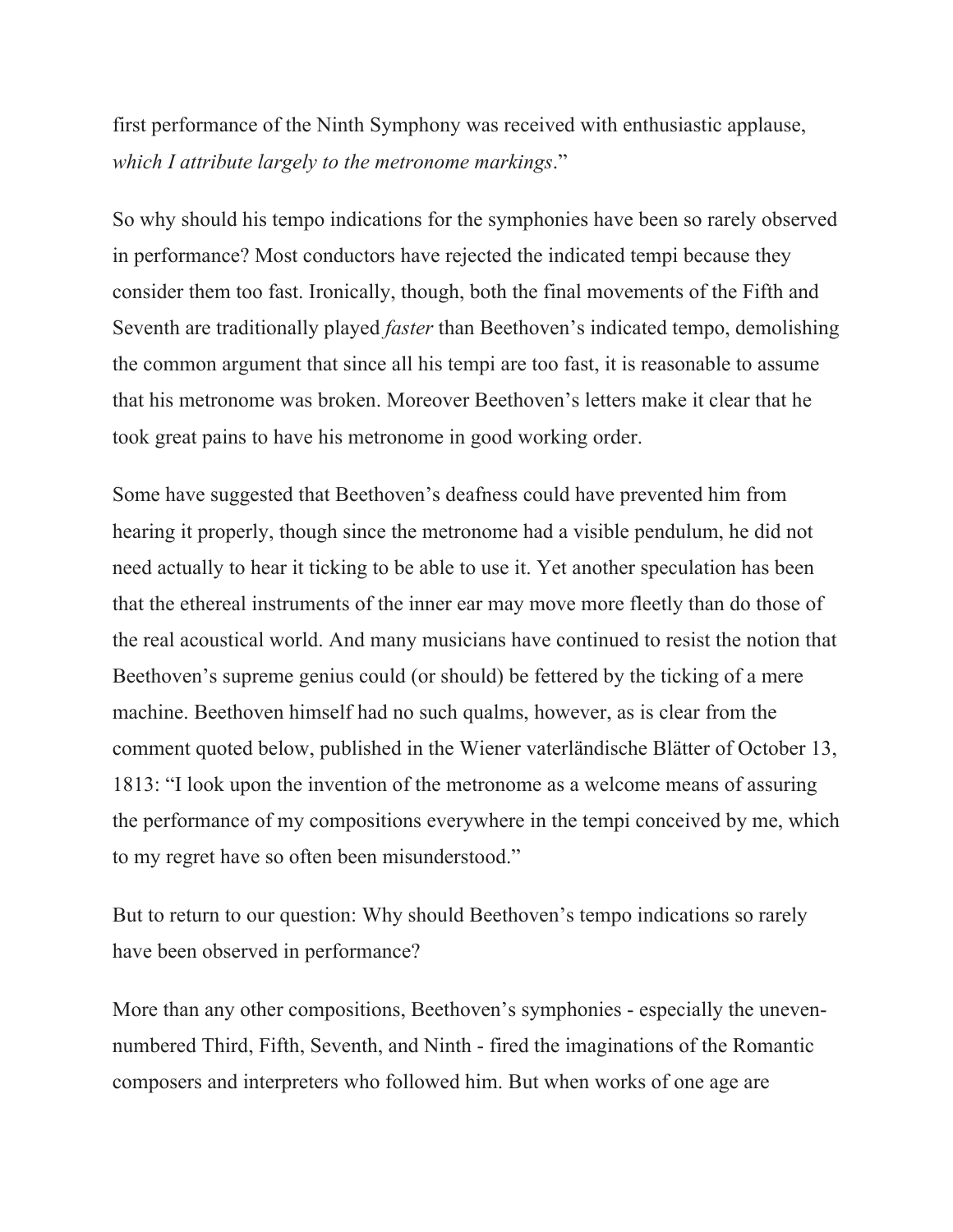interpreted according to and even play a significant role in defining the aesthetics of a later age, something of the works' original spirit is lost. Romantic interpreters, influenced by Wagner and Liszt, favored extremes of tempo and frequent, even violent, fluctuations between those extremes. They tended to equate slow tempi with profundity and significance - thus the slowing up of "the hammer blows of Fate" at the beginning of Beethoven's Fifth, while at the other extreme, Wilhelm Furtwängler, one of the most revered post-Romantic interpreters of Beethoven, propelled the conclusion of the Ninth Symphony into a frenzy of religious ecstasy by taking a tempo seventy points faster on the metronome than the one indicated by Beethoven!

These interpretative decisions have come down to later generations, often in somewhat modified form, as powerful performance traditions that the present day performer defies at some risk. The danger is that adherence to the metronome indications will lead to performances that are mechanical and devoid of passion. But it is important to remember that tempo is not an *end in itself* but a medium that allows different expressive forms, just as water allows for coral reefs, fish, anemones, and air makes possible pine forests, deer, and human beings. Those that inhabit these elements do not notice water or air: the tempo is never the subject of a successful performance. Perhaps, if we can hear this music free of the bar lines, fidelity to the metronome indications need not necessarily result in a sense of mechanical regularity or a lack of breathing space or passion. It all depends, after all, on what is done with and within the chosen tempo.

In working with Beethoven's tempi over the course of many years I have found that they have come to seem absolutely right, and in fact liberating rather than constricting, for they open up a wealth of interpretative possibilities that would not work at slower tempi and that seem true to the essence of Beethoven's musical spirit. Now let the listener to these recordings judge for himself.